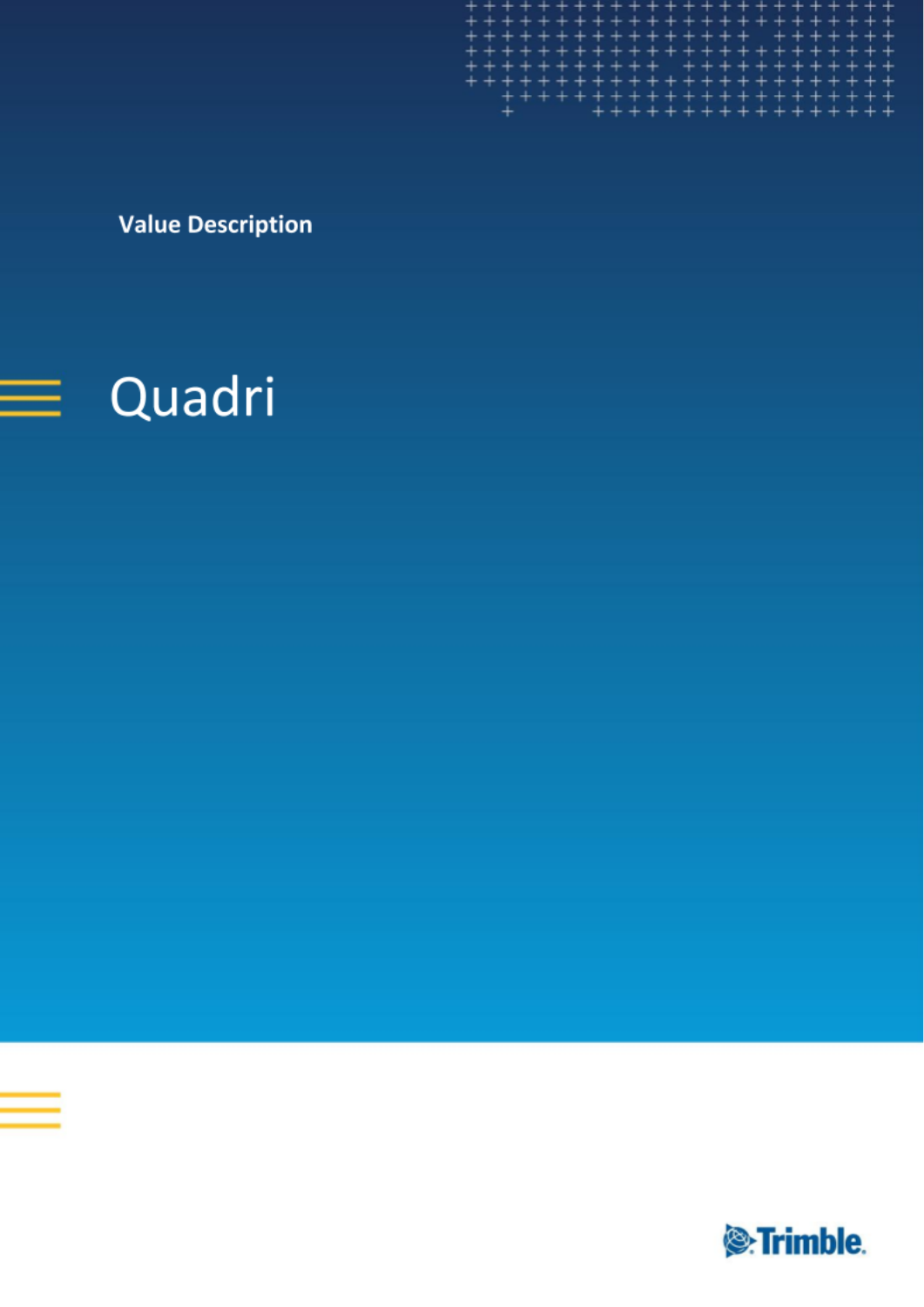## **Quadri - your Common Data Environment Platform**

Quadri is a collaboration platform for infrastructure projects. It allows real-time collaboration in a central model, where you keep track of changes and access the model from anywhere, at any time and in any project, using your favourite design tool.

With Quadri you are in a multiuser & model environment where you can collaborate seamlessly across company, domains and international borders and across geographical locations. This Common Data Environment gives you access to different information across the participants in a project.

The GIS world has taught us how to map the world in a unified way and how to describe the relation between real-world objects. With Quadri we combine the power and knowledge of GIS with the geometric complexity of volume objects from CAD/BIM needed for construction. When information is stored in a unified and structured, ISO standard based way as in Quadri - multiple stakeholders can run their information take off: extracting volumes and export to open formats like IFC/LandXML based on geographical location. For a contractor this means extracting the last version of all constructible data, from one platform and in a unified way.

Lifecycle management of infrastructure assets requires a strong ISO standard based data model and a transportation network technology as it's backbone. This is another one of the unique strengths of Quadri bringing designers, owners and contractors together in one platform.



### **Quadri platform and workflow**

Quadri acts as a core model production platform, where users may use design applications from different vendors, collaborating by continuously sharing models in a multi-user BIM environment. To get data from Quadri to the design software, you select or make a query for the needed data. The data you need are reference data for your design. The reference data you get, are result data from other softwares. You create your design in your software, which then will be located correctly based on the reference data. When you have finished your design, you send back the resulting data to Quadri in order to see your design in the context of the entire project. When you do changes in your design later on in the project - queries will help you get the latest version of reference data. You can also import & export data using open file formats like IFC, LandXML, GML or native files from different softwares.